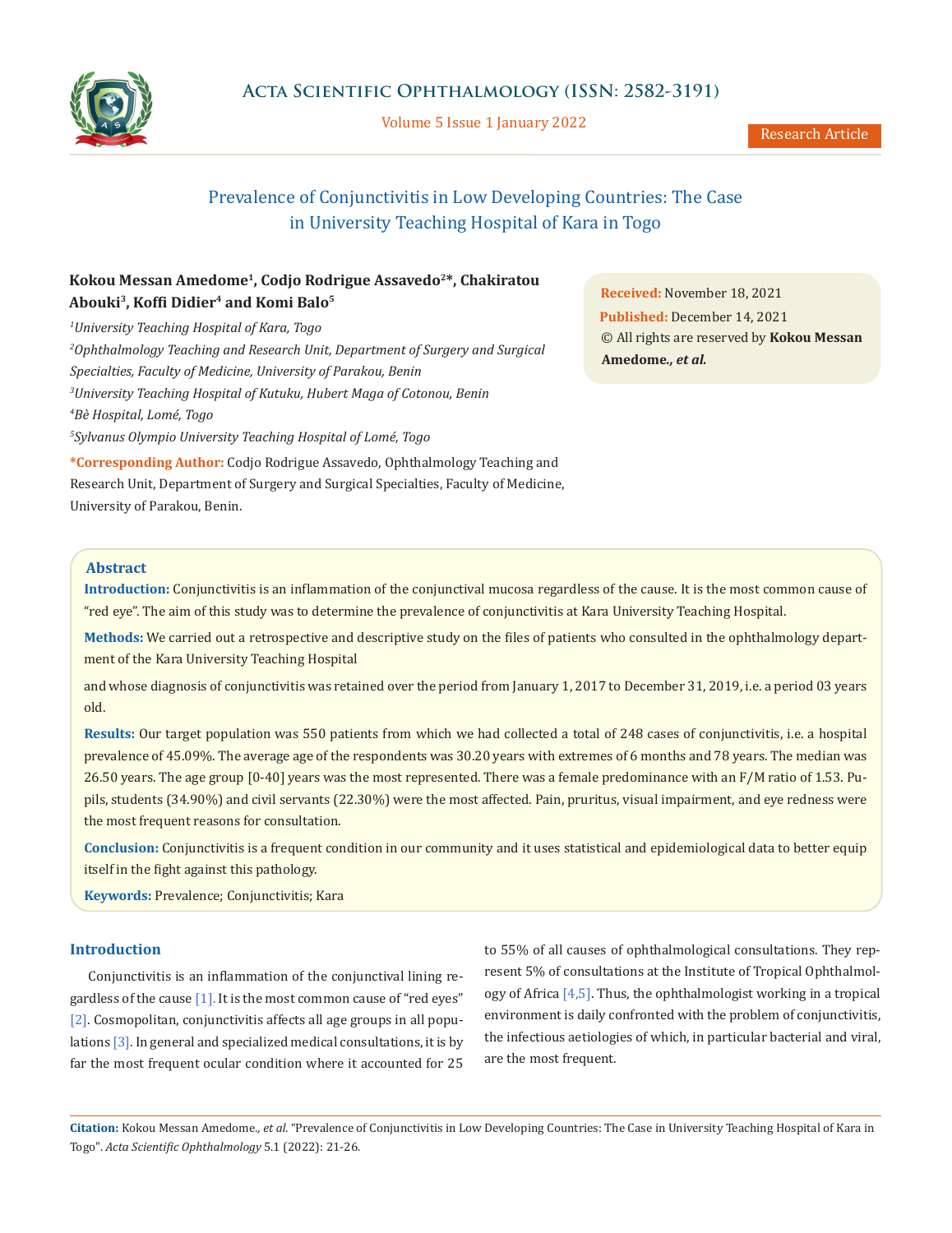These conjunctivitis, which are often not serious, can, due to a lack of diagnosis and treatment, develop into complications. Neglected conjunctivitis can progress to inflammation of the cornea which is likely to puncture, with a risk of the infection spreading inside the eyeball and to the nervous system. If conjunctivitis is generally confined to the eye, it is however responsible for significant morbidity. The prevalence of conjunctivitis in the entire population of the Inner Niger Delta was  $2\%$  [6]. A similar study carried out by Niébé in the ophthalmology department of the Yalgado Ouédraogo National Hospital Center noted the prevalence of conjunctivitis at 25% [7]. In Togo, according to a survey carried out by Ayéna in 2012 in the Kozah region, neonatal conjunctivitis alone represented 8% [8]. However, no study on the prevalence of conjunctivitis in general has yet been carried out in the Togolese population. It therefore seemed appropriate to initiate this study, the aim of which was to determine the hospital frequency of conjunctivitis.

# **Materials and Methods**

This was a descriptive cross-sectional retrospective study of the records of patients who consulted in the ophthalmology department of University Teaching Hospital Kara over the period from January 1, 2017 to December 31, 2019, i.e. a period of 03 years. We included in our study a random sampling of 550 files of patients who consulted in the ophthalmology department of the University Teaching Hospital of Kara over the period from January 1, 2017 to December 31, 2019 and whose diagnosis of conjunctivitis was retained, i.e. 248. The parameters studied were represented by sociodemographic and clinical data. The analysis and processing of the data collected was done by EPI INFO software, Microsoft Word and Excel 2019, SPSS (Statistical Package for the Social Sciences).

Comparisons between groups were assessed using the chisquare test for qualitative variables and t-test for quantitative variables with the p-value at the 5% threshold.

### **Results**

#### **Sample size**

During this study period from January 01, 2017 to December 31, 2020 (03 years), 248 of the 550 patient files who consulted in the ophthalmology department of University Teaching Hospital of Kara were selected for the study.

### **Hospital frequency of conjunctivitis**

The hospital frequency of conjunctivitis was 45.09%. We have reported in Table I the distribution of patients according to ophthalmological conditions.

|                | <b>Size</b> | Percentage (%) |  |
|----------------|-------------|----------------|--|
| Ametropia      | 155         | 28.18          |  |
| Conjunctivitis | 248         | 45.09          |  |
| Episcleritis   | 3           | 0.55           |  |
| Chalazion      | 3           | 0.55           |  |
| Others         | 302         | 54.91          |  |
| Total          | 550         | 100.00         |  |

**Table 1:** Frequency of the different ophthalmological conditions.

# **Socio-demographic and epidemiological data**

# **Age distribution**

The average age of the respondents was 30.20 years with extremes of 6 months and 78 years. The median was 26.50 years. The distribution of respondents according to age groups is shown in table 2.

|            | <b>Size</b> | Percentage % |  |
|------------|-------------|--------------|--|
| $[6M-1]$   | 8           | 3.20         |  |
| $[1 - 10]$ | 32          | 12.90        |  |
| $[10-20]$  | 49          | 19.80        |  |
| $[20-30]$  | 44          | 17.70        |  |
| $[30-40]$  | 38          | 15.30        |  |
| Over 40    | 77          | 31.00        |  |
| Total      | 248         | 100.00       |  |

**Table 2:** Distribution by age group.

M = month.

The age groups of 10-19 years and 40 years and over were predominant with 19.80% and 31% respectively.

### **Gender**

There were 150 female subjects and 98 male subjects, i.e. a sex ratio M/F: 0.65. The distribution of respondents by sex is shown in figure 1.



**Citation:** Kokou Messan Amedome*., et al.* "Prevalence of Conjunctivitis in Low Developing Countries: The Case in University Teaching Hospital of Kara in Togo". *Acta Scientific Ophthalmology* 5.1 (2022): 21-26.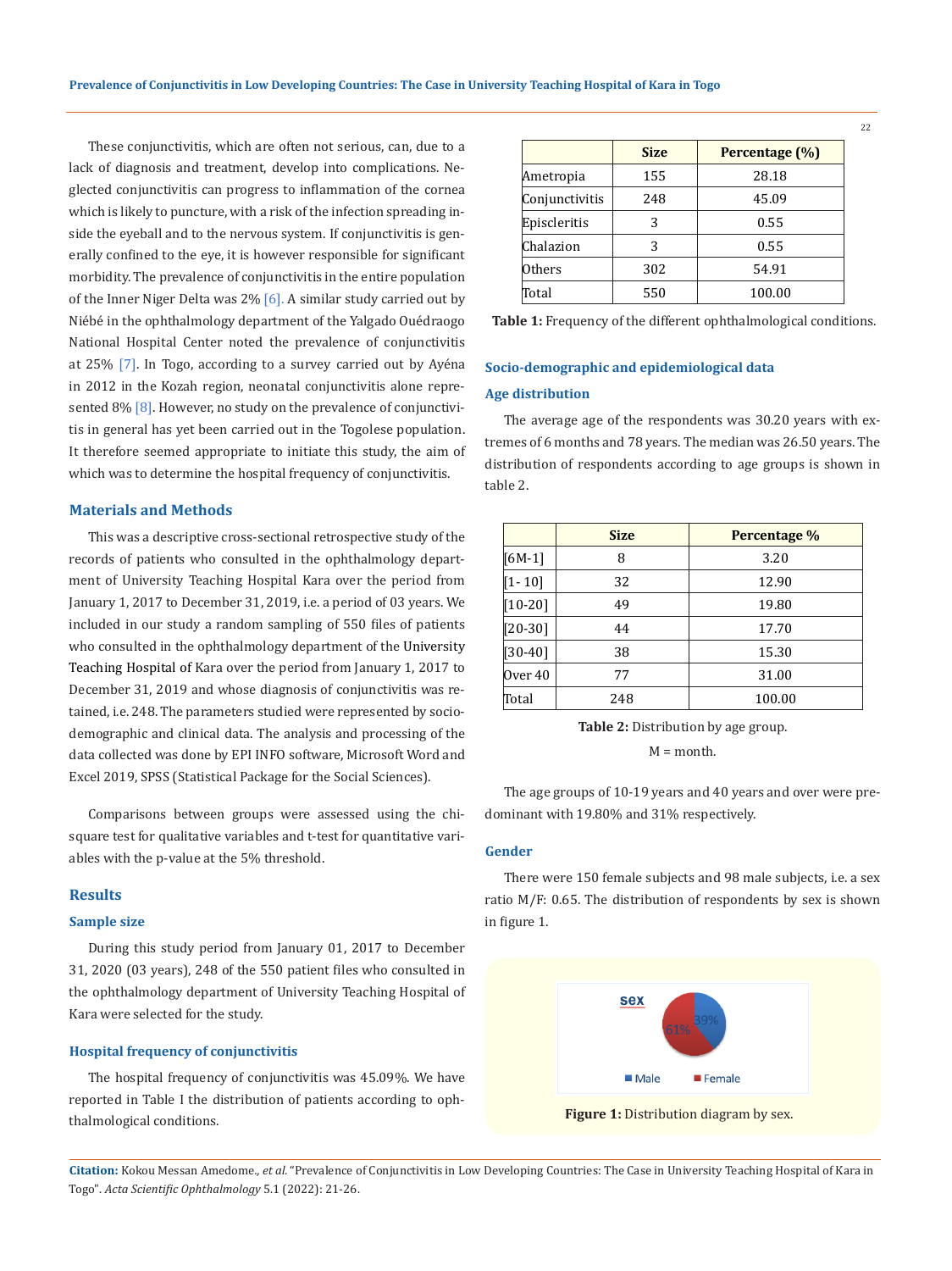## **Profession**

We have reported in table 3 the distribution of patients by profession.

|               | <b>Size</b> | Percentage % |  |
|---------------|-------------|--------------|--|
| Officials     | 55          | 22.17        |  |
| Housewife     | 23          | 9.27         |  |
| Trader        | 13          | 5.24         |  |
| Farmer        | 5           | 2.01         |  |
| Workers       | 19          | 7.66         |  |
| Pupil/Student | 86          | 34.70        |  |
| Unemployed    | 17          | 6.85         |  |
| Not precised  | 30          | 12.10        |  |
| Total         | 248         | 100.00       |  |

**Table 3:** Distribution of patients by profession.

The subjects with conjunctivitis surveyed were represented by the group of pupils/students, i.e. a percentage of 34.80%, followed by civil servants (22.30%) and housewives (9.30%). Manual workers and others accounted for 7.70% and 9.30%. Cultivators accounted for 2.00%.

## **Symptoms**

We have reported in table 4 the distribution according to the reasons for consultation.

|                | <b>Size</b> | Percentage % |  |
|----------------|-------------|--------------|--|
| Ocular pain    | 99          | 39.92        |  |
| Icthing        | 92          | 37.01        |  |
| Tearing        | 25          | 10.08        |  |
| Blurred vision | 58          | 23.39        |  |
| Ocular Redness | 42          | 16.94        |  |
| Tingling       | 30          | 12.01        |  |
| Ocular Trauma  |             | 3.63         |  |

**Table 4:** Distribution of patients according to the reasons for consultation.

Eye pain and eye pruritus were found in 39.92% and 37.01% of cases, respectively. We noted visual blurring and eye redness in 23.39 and 16.94% of patients. The feeling of grain of sand (tingling) and tearing represented 12.01% and 10.80%.

### **Visual acuity**

(Figure 2).

**Decreased Vision** 200 150 100 50  $\sqrt{ }$ Yes No **Figure 2:** Graph representing visual acuity.

23.38% or 58 of the patients had a decrease in visual acuity

# **Associated ophthalmological pathologies**

Table 5 summarizes the associated ophthalmological pathologies found in patients.

|                                   | <b>Size</b> | Percentage % |
|-----------------------------------|-------------|--------------|
| Conjunctivitis-ametropia-glaucoma |             | 1.20         |
| Conjunctivitis-ametropia          |             | 8.06         |
| conjunctivitis-glaucoma           |             | 0.40         |
| Conjunctivitis-cataract           |             | 3.22         |
| Total                             | 32          | 12.91        |

**Table 5:** Associated ophthalmological pathologies.

In our study, the ophthalmological pathologies associated with conjunctivitis were the wearing of corrective glasses in 8.06% of cases, cataracts in 3.22% of cases. The association of conjunctivitis with ametropia and glaucoma in 1.20% of cases. Glaucoma was noted in our patients with conjunctivitis in 0.40% of cases.

# **Discussion**

### **Method**

Our work consisted of a descriptive cross-sectional retrospective study on the files of patients who consulted in the ophthalmology department of the CHU Kara over the period from January 1,

**Citation:** Kokou Messan Amedome*., et al.* "Prevalence of Conjunctivitis in Low Developing Countries: The Case in University Teaching Hospital of Kara in Togo". *Acta Scientific Ophthalmology* 5.1 (2022): 21-26.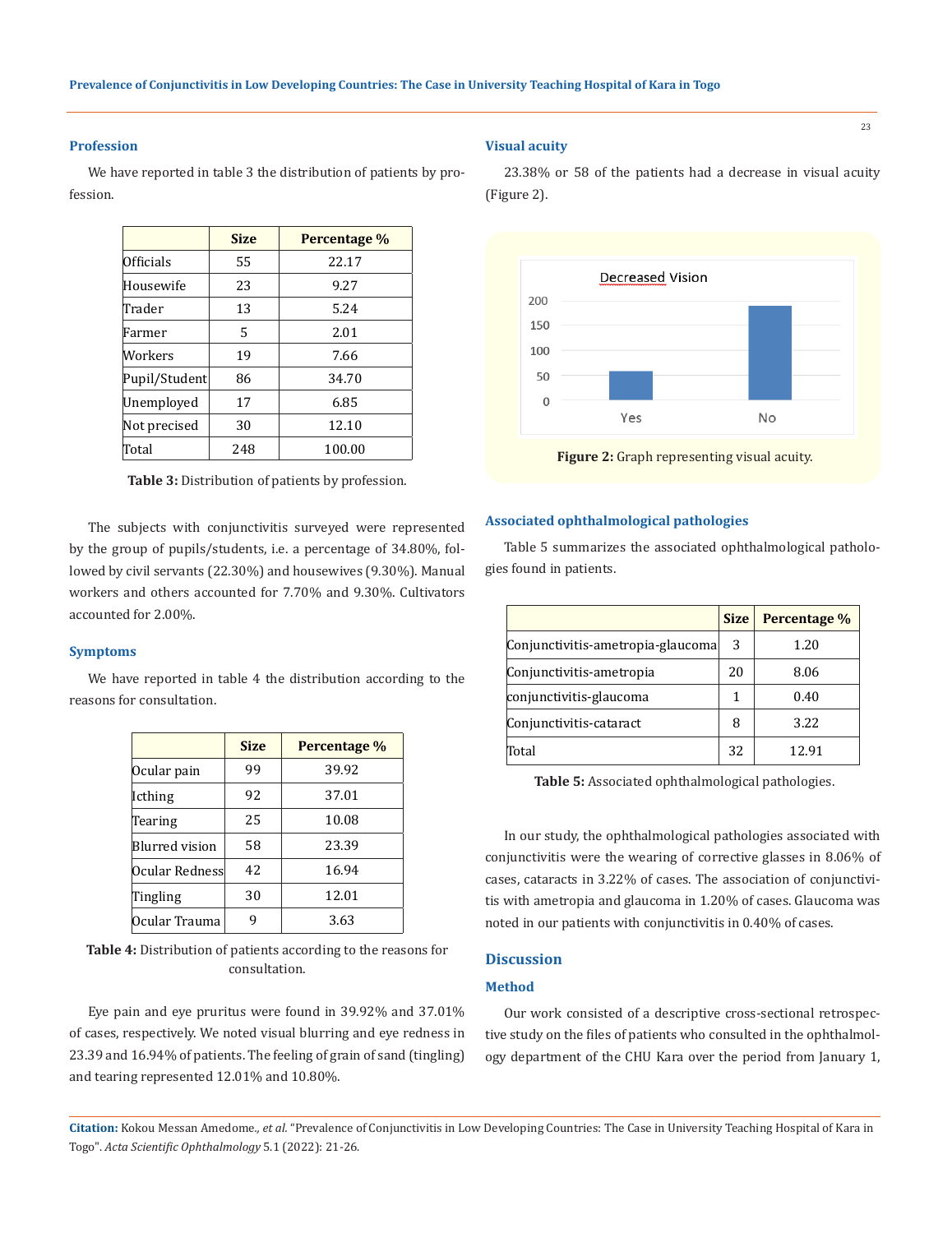2017 to December 31, 2019, i.e. a period of 03 years and aimed to assess the hospital prevalence of conjunctivitis over this period.

The same method was used by Wane., *et al*. [9], Vonor., *et al*. [10] in their study. Farissi., *et al*. [11] in Morocco on the prevalence of allergic conjunctivitis in asthma patients had also carried out a retrospective study as did Wade., *et al*. [12].

On the other hand, Sow., *et al*. [13] had performed a prospective study on viral conjunctivitis. As Koki., *et al*. [14] who had to carry out a single-center, documentary, cross-sectional and descriptive hospital study in the specialized ophthalmology service of the Yaoundé Hospital of Instruction and Application of the Armies on the profile of eye diseases in the military environment in Cameroon; Banla., *et al*. [15] had carried out a cross-sectional study on the prevalence and causes of the main eye diseases in schools in the central region of Togo.

### **Hospital frequency of conjunctivitis**

We have listed a total of 550 files of patients who consulted in the ophthalmology department at CHU Kara during our study period. The diagnosis of conjunctivitis was retained in 248 patients, i.e. the hospital frequency of 45.09%. Our results are close to Kassir in Lebanon [16], Kumah., *et al*. in Ghana [17] and Vonor., *et al*. in Togo (70), which respectively found a frequency of 39.9%; 33.2% and 52.7% On the other hand, our figures are higher than those obtained by Banla., *et al*. [15], Koki., *et al*. who found a frequency of 21.0% and 4% (66). This could be explained by their study population which was the school and military environment.

#### **Age**

The study of the age distribution in our study showed a predominance of the group of patients aged less than 40 years in 69% of cases. The average age of our patients was 30.20 years with extremes of 6 months and 78 years. This corroborates that of SOW., *et al*. in Senegal [13] which had returned to 32 years with extremes of 9 months, and 75 years; that of Berny., *et al*. in Morocco where the average age was 35 years [19].

Our results differ from those found by Bobba., *et al*. in Australia and New Zealand with an average age of 74 years (range, 28-94 years) [20]. This could be explained by the old age of their population. Takou V., *et al*. in their study, the most affected age group was 0 to 9 years with 46% and the average age was 20.68 years with

extremes of 7 days to 83 years. This difference could be explained by the fact that this was a randomized cross-sectional study that only looked at infectious conjunctivitis.

### **Gender**

- The results of our study show respectively  $61\%$  of cases of conjunctivitis in women against 39% of cases in men with an M/F sex ratio of 0.65. The results we obtained agree with the data from the studies by Farissi., *et al*. [11] which found a clear predominance of women (79%).
- On the other hand, Vonor., et al. in Togo did not find a significant difference with a sex ratio  $M/F$  of 1.01 (62) as well as Sow., *et al*. in Senegal [13], Malu., *et al*. in Nigeria [21].
- Our results differ from that of Güemes-Villahoz., et al. in Germany [22] who found male predominance with a sex ratio of 1.56. This could be explained by the study population with a minority of women.

# **Profession**

- According to the data of our results, pupils/students and civil servants came in the foreground with respectively 34.80% and 22.30%, followed by housewives (9.30%). Manual workers and others accounted for 7.70% and 9.30%.
- • Our figures approximate those found by Sow., *et al*. in Senegal [13]. This could be explained by the promiscuity associated with these occupational groups.
- Farmers were the least affected in our study, at 2.00%. That could be explained by the lack of health education.

#### **Symptoms**

- In our study, it was mainly eye pain (39.92%) which was the major functional sign. The eye pain described by patients is generally discomfort and is said to be an abuse of language.
- Among others pruritus  $(37.01\%)$ , visual blurring  $(23.39\%)$ , redness (16.94%) dominated the complaints of patients in our series. These results are comparable to those of Chenge., *et al*. [23] who classified pruritus as a major functional sign (86%), followed by redness (51%) and tearing (48%).

## **Visual acuity**

23.38% of the patients had a decrease in visual acuity and of which 55.17% of these had an ophthalmologic pathology associ-

**Citation:** Kokou Messan Amedome*., et al.* "Prevalence of Conjunctivitis in Low Developing Countries: The Case in University Teaching Hospital of Kara in Togo". *Acta Scientific Ophthalmology* 5.1 (2022): 21-26.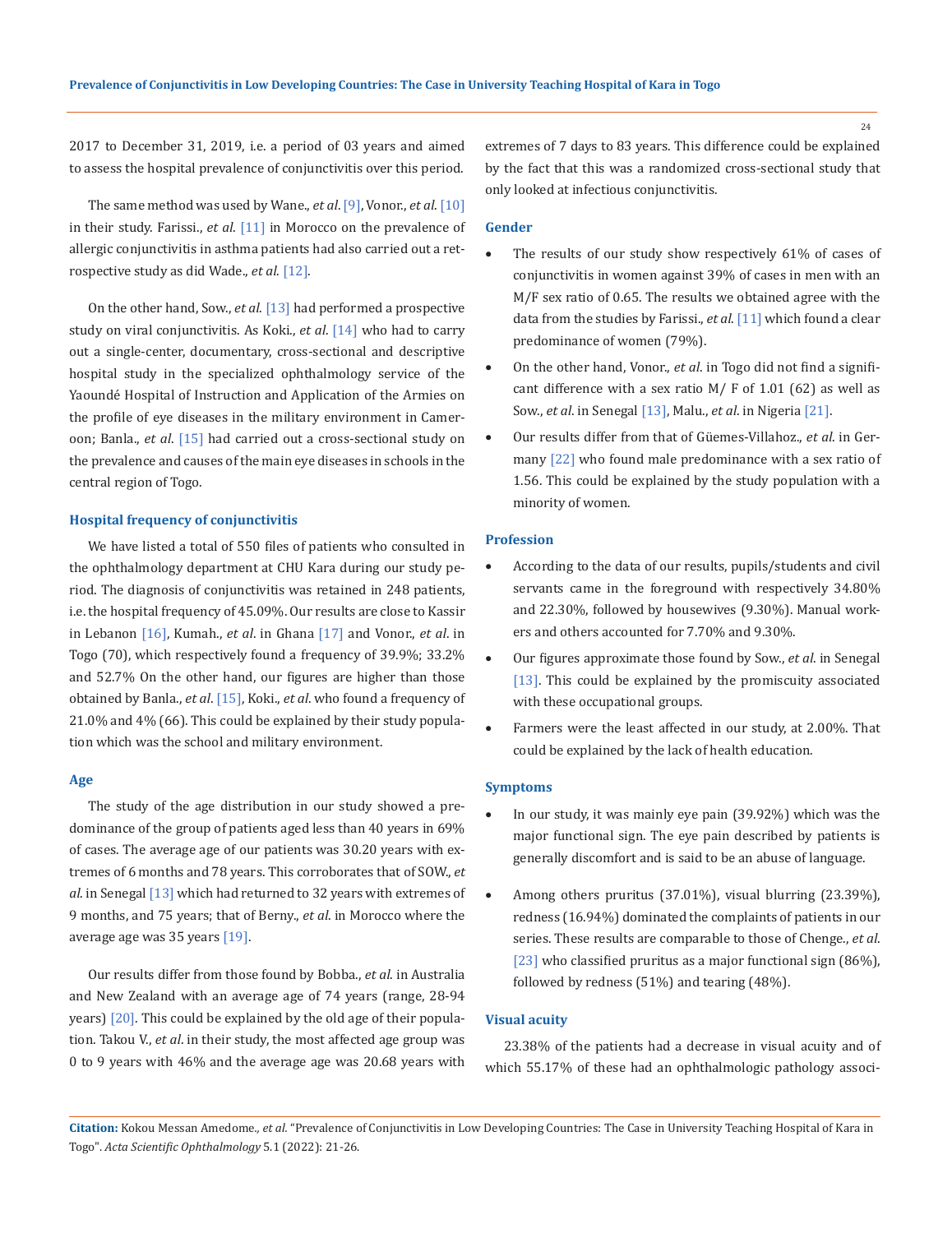ated with conjunctivitis. The occurrence of conjunctivitis in subjects wearing corrective lenses in 8.06% of cases and subjects with ametropia could explain the decrease in visual acuity observed in our study.

### **Associated ophthalmological pathologies**

In our series, there were other eye conditions coexisting with conjunctivitis. We found the wearing of corrective lenses in 8.06% of cases. This corroborates with Wade., *et al*. [12] who found in their study on allergic conjunctivitis at the Sheikh Zayed Regional Eye Care Center, The Gambia that refractive errors were found to be the most common at 7.4%. Mimura., *et al*. [24] in their study found 22.1% and concluded that refractive error may be a risk factor for allergic conjunctivitis. Another coexisting condition was cataract in 3.22% of cases. Wade., *et al*. found 1.3% for cataracts. These can also be complications from long term steroid use.

### **Conclusion**

Conjunctivitis is the most common eye condition and the most common cause of red eyes. It mainly affects the young population. Our study was descriptive cross-sectional retrospective on a random sampling of 550 files of patients who consulted in the ophthalmology department of CHU Kara over the period from January 1, 2017 to December 31, 2019 and whose diagnosis of conjunctivitis was retained, i.e. 248 The major difficulty lay in the incomplete nature of certain data in the files. The mean age was 30.20 years and the female sex was predominant (61%). The pupils and students group (34.90%) and civil servants (22.30%) were the most affected. Eye pain and pruritus were the most frequent reason for consultation, i.e. 39.92% and 37.51%. The hospital frequency of conjunctivitis was 45.09% at CHU Kara. Community measures should therefore be taken to minimize the impact on societies, especially schools and universities.

# **Bibliography**

- 1. Dictionnaire Larousse de la langue française Online.
- 2. [Morrow GL and Abbott RL. "Conjunctivitis".](https://pubmed.ncbi.nlm.nih.gov/9490996/) *American Family Physician*[57.4 \(1998\): 735-746.](https://pubmed.ncbi.nlm.nih.gov/9490996/)
- 3. Llotet S and Mokin Y. "Guide pratique des examens de laboratoire en ophtalmologie". Ed. Masson. 65 (1988): 84-92.
- 4. Alfonso SA., *et al*. "Conjunctivitis: Primary Care". *Clinics in Office Practice* 42 (2015): 325- 45.
- 5. Reinhards J., *et al*[. "Studies in the epidemiology and control](https://pubmed.ncbi.nlm.nih.gov/5304804/)  [of seasonal conjunctivitis and trachoma in southern Morocco".](https://pubmed.ncbi.nlm.nih.gov/5304804/)  *[Bulletin of the World Health Organization](https://pubmed.ncbi.nlm.nih.gov/5304804/)* 39 (1968): 497-445.
- 6. Cahuzac G., *et al*. "Les conjonctivites tropicales". *Médecine d'Afrique Noire* 4 (1984): 217-222.
- 7. Castan R. "Conjonctivites tropicales: étiologies et validation des caractères Cliniques". *Revue Internationale Du Trachome*  68 (1991): 63-73.
- 8. Amy H Buchanan. *Family Medicine* 51.1 (219): 58-58.
- 9. Wane AM., *et al*[. "Conjonctivite allergique du nourrisson : à](https://www.sfo-online.fr/media/18312)  [propos de 130 cas colligés à l'hôpital pour enfants de DIAM-](https://www.sfo-online.fr/media/18312)NIADIO". *[Journal Français D'Ophtalmologie](https://www.sfo-online.fr/media/18312)* 7 (2018): 58-56.
- 10. Kokou V., *et al*[. "Les conjonctivites néonatales dans le canton](https://www.researchgate.net/publication/302917826_Les_conjonctivites_neonatales_dans_le_canton_de_Glidji_au_Sud_du_Togo_une_etude_transversale_a_propos_de_159_nouveau-nes)  [de Glidji au Sud du Togo: une étude transversale à propos de](https://www.researchgate.net/publication/302917826_Les_conjonctivites_neonatales_dans_le_canton_de_Glidji_au_Sud_du_Togo_une_etude_transversale_a_propos_de_159_nouveau-nes)  159 nouveau-nés". *[Pan African Medical Journal](https://www.researchgate.net/publication/302917826_Les_conjonctivites_neonatales_dans_le_canton_de_Glidji_au_Sud_du_Togo_une_etude_transversale_a_propos_de_159_nouveau-nes)* (2016): 24.
- 11. Farissi C., *et al*. "Prévalence de la conjonctivite allergique chez les patients asthmatiques". R*evue des Maladies Respiratoires Actualités* 13 (2021): 69-70.
- 12. Wade PD., *et al*[. "Allergic Conjunctivitis at Sheikh Zayed Re](https://www.ncbi.nlm.nih.gov/pmc/articles/PMC3381103/)gional Eye Care Center, Gambia". *[Journal of Ophthalmic and Vi](https://www.ncbi.nlm.nih.gov/pmc/articles/PMC3381103/)[sion Research](https://www.ncbi.nlm.nih.gov/pmc/articles/PMC3381103/)* 7 (2012): 24-28.
- 13. Sow AS., *et al*[. "Expérience sénégalaise des conjonctivites](https://www.researchgate.net/publication/315594508_Experience_senegalaise_des_conjonctivites_virales_aigues)  virales aiguës". *[Journal Français D'Ophtalmologie](https://www.researchgate.net/publication/315594508_Experience_senegalaise_des_conjonctivites_virales_aigues)* 2017; 40 [\(2017\): 297-202.](https://www.researchgate.net/publication/315594508_Experience_senegalaise_des_conjonctivites_virales_aigues)
- 14. Koki G., *et al*[. "Profil des affections oculaires en milieu militaire](https://www.researchgate.net/publication/316040616_PROFIL_DES_AFFECTIONS_OCULAIRES_EN_MILIEU_MILITAIRE_AU_CAMEROUN)  au Cameroun". *[Journal Français D'Ophtalmologie](https://www.researchgate.net/publication/316040616_PROFIL_DES_AFFECTIONS_OCULAIRES_EN_MILIEU_MILITAIRE_AU_CAMEROUN)* 7 (2015): 89- [87.](https://www.researchgate.net/publication/316040616_PROFIL_DES_AFFECTIONS_OCULAIRES_EN_MILIEU_MILITAIRE_AU_CAMEROUN)
- 15. Banla M., *et al*[. "Prévalence et causes des principales affections](https://www.researchgate.net/publication/246236850_009_Prevalence_et_causes_des_principales_affections_oculaires_en_milieu_scolaire_dans_la_region_centrale_du_Togo)  [oculaires en milieu scolaire dans la région centrale du Togo".](https://www.researchgate.net/publication/246236850_009_Prevalence_et_causes_des_principales_affections_oculaires_en_milieu_scolaire_dans_la_region_centrale_du_Togo)  *[Journal Français D'Ophtalmologie](https://www.researchgate.net/publication/246236850_009_Prevalence_et_causes_des_principales_affections_oculaires_en_milieu_scolaire_dans_la_region_centrale_du_Togo)* 31 (2008): 20-29.
- 16. Kassir MS. "La pathologie ophtalmologique de dispensaire au Liban : l'exemple de Saïda". Cahiers d'études et de recherches francophones/Santé 10 (2000): 237-242.
- 17. Kumah DB., *et al*[. "Prevalence of allergic conjunctivitis among](https://bmcophthalmol.biomedcentral.com/articles/10.1186/s12886-015-0053-8)  [basic school children in the Kumasi Metropolis \(Ghana\): a](https://bmcophthalmol.biomedcentral.com/articles/10.1186/s12886-015-0053-8)  [community-based cross-sectional study".](https://bmcophthalmol.biomedcentral.com/articles/10.1186/s12886-015-0053-8) *BMC Ophthalmology* [15 \(2015\): 69-65.](https://bmcophthalmol.biomedcentral.com/articles/10.1186/s12886-015-0053-8)
- 18. Vonor K., *et al*. "Profil des affections oculaires de l'enfant en pratique ophtalmologique au CHU-Tokoin de Lomé (Togo)". *Médecine d'Afrique Noire* 61.7 (2014).

**Citation:** Kokou Messan Amedome*., et al.* "Prevalence of Conjunctivitis in Low Developing Countries: The Case in University Teaching Hospital of Kara in Togo". *Acta Scientific Ophthalmology* 5.1 (2022): 21-26.